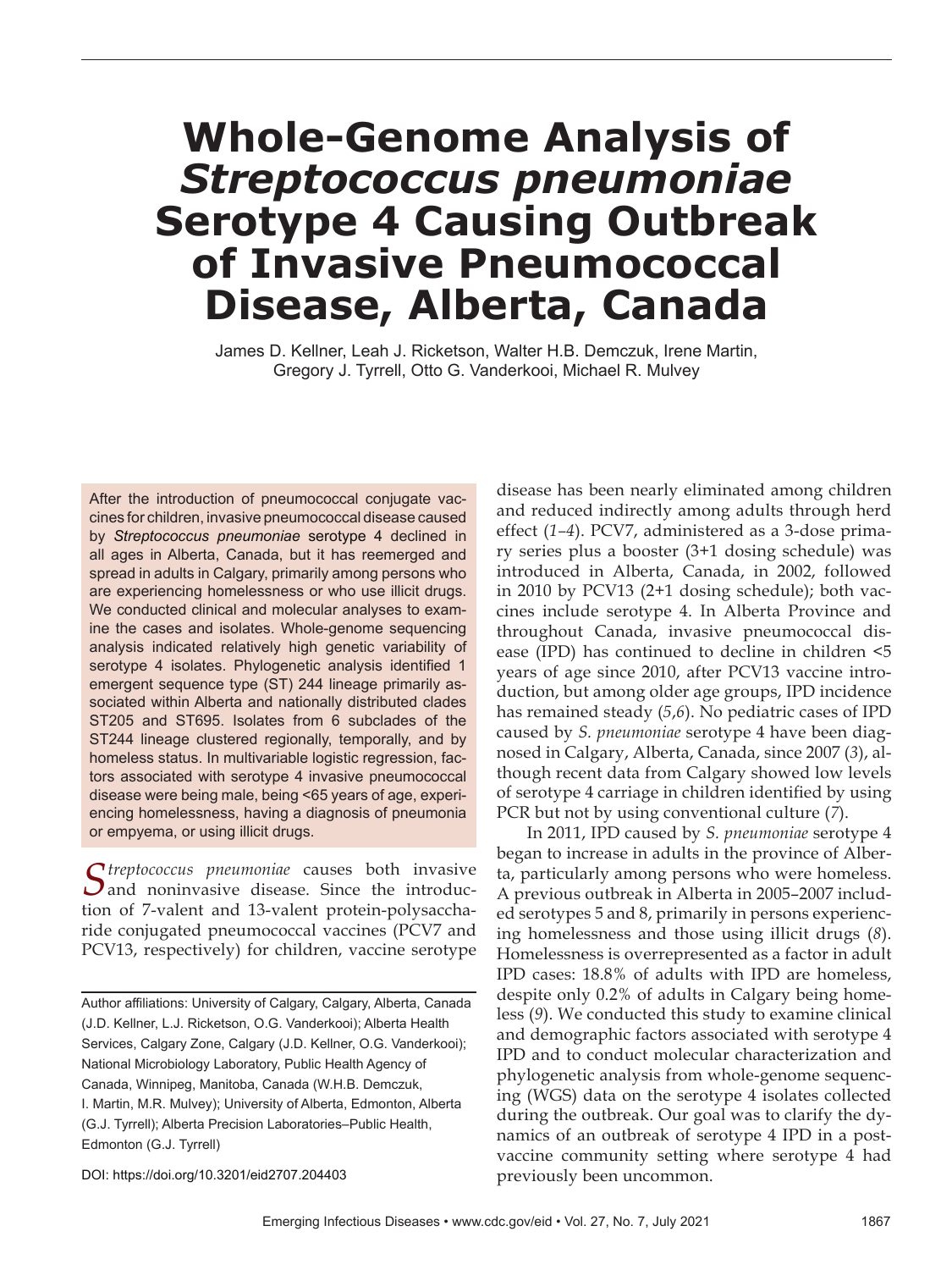# **Methods**

# **Population**

An inception cohort including all adult case-patients with serotype 4 IPD was identified through populationbased surveillance during 2010–2018 in Calgary (2018 population 1,648,385) and Edmonton, Alberta (2018 population 1,393,380). Epidemic curves were generated for Calgary and Edmonton from the number of cases of serotype 4 IPD reported each year during 2000–2018 (Figure 1). We performed WGS to analyze isolates from all patients. We included all adults  $(\geq 18$  years of age) with IPD reported in the Calgary *S. pneumoniae* Epidemiology Research (CASPER) (*4*) study during 2010– 2018 in the clinical analysis.

# **Data Collection and Ethics**

IPD is a reportable disease to the Ministry of Health in Alberta; therefore, all culture-confirmed cases of serotype 4 IPD in Calgary and Edmonton were identified. All pneumococcal isolates identified by diagnostic microbiology laboratories in Alberta must be submitted to Alberta Precision Laboratories–Public Health for pneumococcal serotyping. Serotyping was performed by quellung reaction (*10*). Clinical information was obtained from chart reviews in Calgary as part of the CASPER study. Ethics approval was provided for the clinical study by the Conjoint Health Research Ethics Board of the University of Calgary.

# **Analysis of Clinical Factors**

We collected clinical data on all pneumococcal disease cases in Calgary identified through the CASPER study. Clinical data were not available for cases from Edmonton, so we included only cases from Calgary in the clinical analysis. We used tests of proportions to compare serotype 4 IPD with non–serotype 4 IPD in a univariable analysis to determine clinical and demographic factors and outcomes. We used the Student 2-tailed t-test to compare risk by age as a continuous variable. We chose clinical, demographic, and outcome factors a priori on the basis of biologic plausibility and clinical relevance. For underlying health conditions we sorted patients into 3 groups: those having no underlying conditions increasing risk for IPD; those with underlying conditions but immunocompetent; and those with underlying conditions and immunocompromised, according to Public Health Agency of Canada recommendations for immunization (*11*). For factors with multiple possible responses (e.g., disease manifestation, underlying conditions), which were therefore not possible to collapse into 2 groups, we ran a Fisher  $\chi^2$ test to determine p value. However, although p<0.05 indicates a significant difference between  $\geq$ 2 groups, it does not provide information on where the difference occurs.

We used stepwise multivariable logistic regression to analyze clinical and demographic factors and determine adjusted odds ratios and 95% CIs for factors associated with infection from IPD serotype 4 compared with IPD from all other serotypes. We included age as a dichotomous variable: <65 or ≥65 years of age. We did not include indigenous background, intensive care unit (ICU) admission, death, or hospitalization as variables in the model: indigenous status because it is a difficult factor to determine from chart reviews, which are often missing large amounts of data, but its effect was not significant in univariable analysis; ICU admission, death, and hospitalization because they are outcomes and we were interested in clinical factors associated with serotype





**Figure 1.** Epidemic curve for *Streptococcus pneumoniae* serotype 4 versus non–serotype 4 causing invasive pneumococcal disease, among adults >18 years of age, Alberta, Canada, 2010–2018. A) Calgary zone of Alberta Health Services; B) capital health zone (Edmonton) of Alberta Health Services.

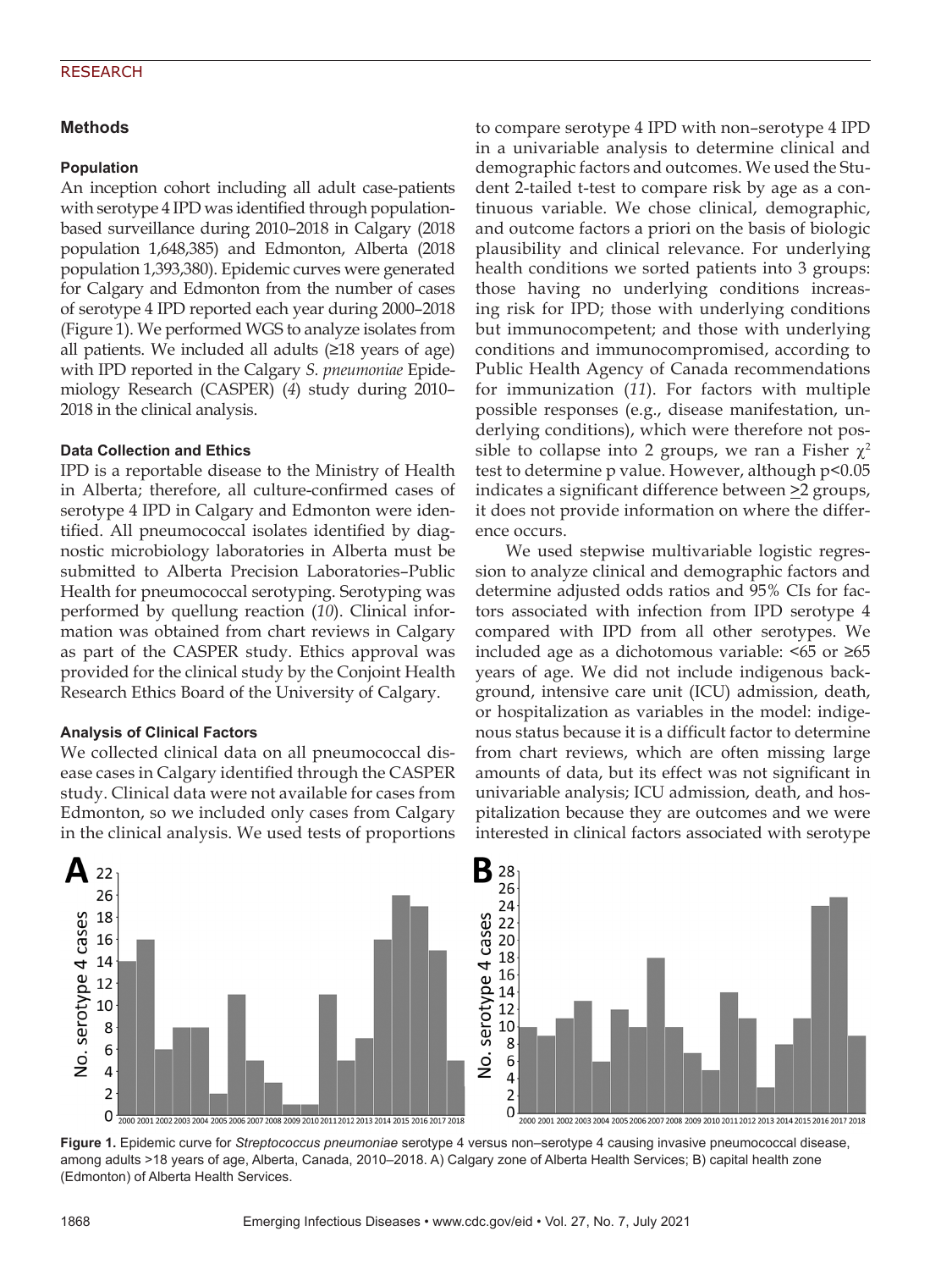4 IPD. We removed smoking status because of nonsignificance and a large amount of missing data.

### **Bacterial Identification**

We screened isolates using optochin disk susceptibility (Oxoid, http://www.oxoid.com) and tube bile solubility analyses (*12*,*13*). We performed serotyping by quellung reaction using commercial antiserum (Statens Serum Institut, https://en.ssi.dk; SSI Diagnostica, https://www.ssidiagnostica.com) (*10*). We used PCR to test isolates for the presence of the *cpsA* gene if a quellung reaction was not observed (*14*); we verified species identification using *rpoB* (β subunit of RNA polymerase gene) sequence typing (*15*,*16*).

We determined antimicrobial susceptibilities using Sensititer STP6F (Trek Diagnostics, http://www. trekds.com) broth microdilution panels according to Clinical and Laboratory Standards Institute guidelines (*17*,*18*). We used meningitis resistance breakpoints for nonsusceptibility to penicillin  $(≥0.12 \mu g/mL)$ , ceftriaxone and cefotaxime ( $\geq$ 2 µg/mL), and parenteral resistance breakpoints for cefuroxime  $(22 \mu g/mL)$ .

#### **Whole Genome Sequencing Analyses**

We conducted WGS analyses on *S. pneumoniae* serotype 4 isolates from Calgary and Edmonton as well as background serotype 4 isolates collected from other provinces in Canada at the National Microbiology Laboratory in Winnipeg, Manitoba, as described elsewhere (*19*). We prepared DNA samples using Epicenter MasterPure Complete DNA and RNA Extraction Kit (Mandel Scientific, https://www.mandel.ca) and created libraries using Nextera sample preparation kits (Illumina, https://www.illumina.com) with 300 bp ( $n = 140$ ) and 150 bp ( $n = 50$ ) paired-end indexed reads generated on the Illumina NextSeq platform. We submitted read data for all *S. pneumoniae* serotype 4 isolates from Alberta to the National Center for Biotechnology Information Short Read Archive (BioProject accession no. PRJNA693536). We assessed the quality of the reads using FastQC version 0.11.4 (*20*) and assembled using Shovill (Galaxy version 1.0.4+galaxy0) programs (*21*).

We conducted core single-nucleotide variant (SNV) phylogenetic analysis by using a custom Galaxy version SNVPhyl version 1.0.1b Paired-End (*22*) phylogenomics workflow with minimum coverage = 7, minimum mean mapping quality = 30, and alternative allele ratio = 0.75; we removed highly recombinant regions containing >5 SNVs/500 bp. We visualized phylogenetic trees using FigTree version 1.4.3 (*23*). We determined phylogenetic clades by cluster analysis using ClusterPicker (*24*) with these

settings: initial and main support thresholds = 0.9, genetic distance threshold = 0.045, and the large cluster threshold = 10. We used WGS data to identify the presence of macrolide (*ermB*, *ermTR*, *mefA/E*), tetracycline (*tetM*, *tetO*), chloramphenicol (*cat*), trimethoprim/ sulfamethoxazole (*folA*, *folP*), penicillin (*pbp1a*, *pbp2b*, *pbp2x*), and fluoroquinolone (*gyrA* S81, *parC* S79/ D83/N91) molecular antimicrobial resistance markers (*8–12*). We queried virulence factors including *pspA* (pneumococcal surface protein A), *ply* (pneumolysin), *pavA* and *pavB* (pneumococcal adhesion and virulence A and B), *lytA*, *lytB* and *lytC* (autolysins A, B and C), *nanA* and *nanB* (neuraminidase A and B), *rrgA* (pilus-1), *sipA* (pilus-2), *cbpA*, *cbpD*, *cbpG*, and *pce* (choline binding proteins A, D, G and E), *hasA* (hyaluronate lyase), and *zmpC* (immunoglobulin A1 protease) (*13*,*14*). We determined the presence or absence of molecular marker genes in the isolates by querying reference nucleotide sequences against assembled contig files using BLAST (*15*) with the E-value cutoff option set to 10e-100. We used the SNVPhyl workflow program to determine the number of 23S rRNA allele mutations, using an allele of *S. pneumoniae* R6 (locus tag sprr02) as a mapping reference and interrogating the allele counts at nucleotide position 2061 from the resultant variant call files (.vcf). We determined multilocus sequence type (MLST) allelic profiles in silico and queried them using the open-access PubMLST *S. pneumoniae* database (*25*) located at the University of Oxford to determine sequence types (ST).

# **Results**

# **Populations**

We identified 190 IPD serotype 4 cases in adults (96 from Calgary, 94 from Edmonton) during 2010–2018 and used WGS to analyze isolates obtained from those patients. A total of 1,008 adults sought treatment at Calgary hospitals with IPD during 2010–2018; of these, 100 (10%) cases involved serotype 4 IPD. For clinical analysis, we completed chart reviews for 97% of the 1,008 IPD cases. For cases without full chart reviews, we collected basic demographic information from notifiable disease reports and laboratory reports and included the information in the analysis when possible. Of the 30 cases without a full chart review, 57% were because of patient refusal to participate in the study. Twelve percent of chart reviews were missing large amounts of information because smoking status was not consistently reported; 56% of reviews lacked clear indication of indigenous status. We included the 967 patients with full information available in the multivariable analysis.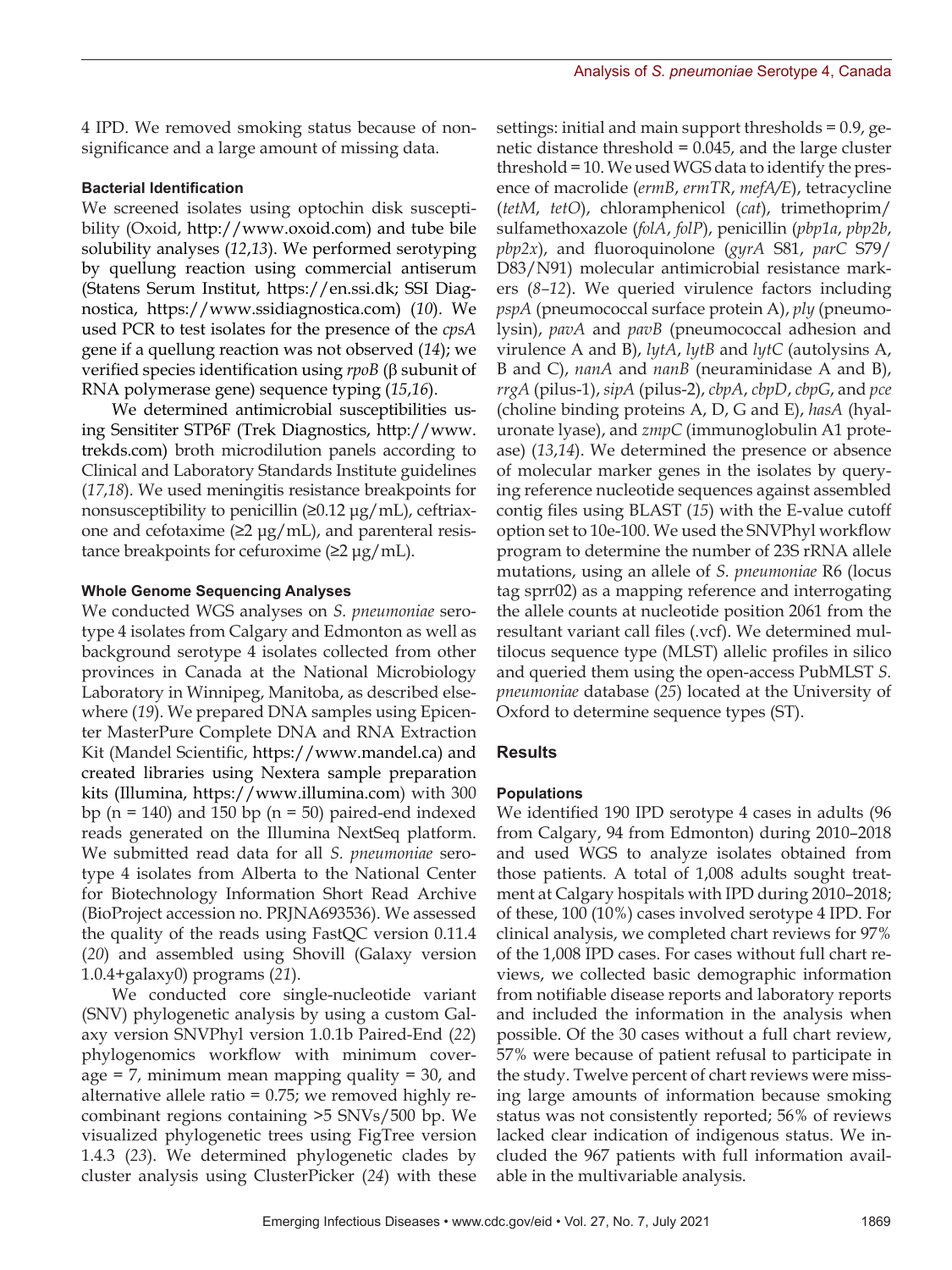# **Epidemic Curves**

In Calgary, after PCV7 introduction, serotype 4 had almost disappeared by 2009–2010. The outbreak among adults peaked in 2015–2016 (Figure 1, panel A). The number of cases of serotype 4 decreased and no cases occurred after July 2018, suggesting resolution of the outbreak. In Edmonton, the decline of serotype 4 after PCV7 introduction was less pronounced and the outbreak had 2 peaks, a smaller one in 2011 and a larger one in 2016–2017 (Figure 1). Serotype 4, which was originally prevalent, declined in the initial period after PCV7 introduction but then increased in 2011 after PCV13 was introduced.

# **Clinical Analysis**

Homelessness, illicit drug use, alcohol abuse, and smoking were overrepresented as risk factors among patients with cases of serotype 4 IPD in data from the univariable analysis (Table 1). Persons with underlying conditions who were immunocompromised were underrepresented among those with serotype 4 IPD (Table 1). People with serotype 4 IPD were also younger (mean age 47.0 years, 95% CI 44.2–49.8 years) than those with non–serotype 4 IPD (mean age 58.4 years, 95% CI 57.2–59.5 years) during 2010–2018 (t-test p value <0.001). The most common diagnosis for serotype 4 IPD was bacteremic pneumonia (82%). All serotype 4 IPD cases that occurred during 2010–2018 were susceptible to penicillin, ceftriaxone, and erythromycin.

In results from multivariable logistic regression, we found that being male, being <65 years of age, experiencing homelessness, having a diagnosis of pneumonia or empyema, or using illicit drugs were associated with serotype 4 IPD (Table 2). Alcohol abuse was not significantly associated with serotype 4 IPD in the multivariable logistic regression, indicating that the association seen in the univariable analysis was because of confounding by another factor (Table 2).

# **WGS**

We conducted WGS analyses on 96 *S. pneumoniae* serotype 4 isolates from Calgary, 94 from Edmonton, and 37 background serotype 4 isolates from the National Microbiology Laboratory, collected from other provinces in Canada (*19*). Illumina MiSeq sequencing yielded an average 817,775 reads/genome, and average genome coverage was 91X. De novo assembly resulted in an average contig length of 45,875 nt and an N50 length of 85,135 nt.

The 190 *S. pneumoniae* serotype 4 genomes from Alberta clustered into 3 major phylogenetic clades (Figure 2); each clade was associated with an MLST. The largest number  $93.7\%$  (n = 159) of isolates were located in clade A and were MLST type ST244. Isolates in clade A were geographically relatively evenly distributed between Calgary ( $n = 69$ ) and Edmonton  $(n = 90)$  and temporally after 2010  $(n = 4)$ ; ≈19 isolates per year were found during 2011–2019. Clade B

| <b>TWAIG</b> TO COULD OF UNIVERSIDED ROOD OF PROPORTIONS OF PURSITIC USING HIS OFFICER ORIGINAL ORDERS OF ORIGINAL PRODUCTION OF A DESCRIPTION OF A DISPOSSION OF PRODUCTION OF A DISPOSSION OF PRODUCTION OF A DISPOSSION OF A DIS<br>serotype 4 versus non-serotype 4 causing IPD, Calgary, Alberta, Canada, 2010-2018* |             |                 |                        |           |  |  |
|---------------------------------------------------------------------------------------------------------------------------------------------------------------------------------------------------------------------------------------------------------------------------------------------------------------------------|-------------|-----------------|------------------------|-----------|--|--|
|                                                                                                                                                                                                                                                                                                                           | Serotype 4, | Non-serotype 4, |                        |           |  |  |
| Characteristics                                                                                                                                                                                                                                                                                                           | no. (%)     | no. (%)         | % Difference (95% CI)  | p value   |  |  |
| Total cases, $n = 990$                                                                                                                                                                                                                                                                                                    | 100         | 890             | <b>NA</b>              | <b>NA</b> |  |  |
| Age $\geq 65$ y                                                                                                                                                                                                                                                                                                           | 7(7.5)      | 311 (34.9)      | $27.9(22.0-33.8)$      | < 0.001   |  |  |
| <b>Homelessness</b>                                                                                                                                                                                                                                                                                                       | 47 (47.5)   | 129 (14.8)      | $32.6(22.5 - 42.8)$    | < 0.001   |  |  |
| Illicit drug use                                                                                                                                                                                                                                                                                                          | 47 (58.0)   | 156 (22.5)      | $35.6(24.4 - 46.8)$    | < 0.001   |  |  |
| Alcohol abuse                                                                                                                                                                                                                                                                                                             | 50(61.7)    | 238 (34.2)      | 27.5 (16.3-38.6)       | < 0.001   |  |  |
| Indigenous                                                                                                                                                                                                                                                                                                                | 13 (40.6)   | 105(29.4)       | 11.2 ( $-6.4$ to 28.9) | 0.1862    |  |  |
| Current or former smoker                                                                                                                                                                                                                                                                                                  | 85 (89.5)   | 579 (74.1)      | 15.3 (8.4–22.2)        | 0.001     |  |  |
| Severity                                                                                                                                                                                                                                                                                                                  |             |                 |                        |           |  |  |
| Death ≤30 d                                                                                                                                                                                                                                                                                                               | 7(7.0)      | 114 (12.9)      | $5.9(0.5 - 11.4)$      | $0.09+$   |  |  |
| Hospitalization                                                                                                                                                                                                                                                                                                           | 88 (88.0)   | 775 (88.1)      | $0.1$ (-6.6 to 6.8)    | 0.9       |  |  |
| ICU admission                                                                                                                                                                                                                                                                                                             | 29 (29.6)   | 224 (25.9)      | $3.7$ (-5.8 to 13.2)   | 0.4       |  |  |
| $< 0.001$ §<br>Underlying condition an indication for pneumococcal vaccination $\uparrow$ (11)                                                                                                                                                                                                                            |             |                 |                        |           |  |  |
| No underlying condition                                                                                                                                                                                                                                                                                                   | 46 (46.5)   | 279 (31.9)      | <b>NA</b>              | <b>NA</b> |  |  |
| Underlying condition, but immunocompetent                                                                                                                                                                                                                                                                                 | 44 (44.4)   | 356 (40.7)      | <b>NA</b>              | <b>NA</b> |  |  |
| Underlying condition, immunocompromised                                                                                                                                                                                                                                                                                   | 9(9.1)      | 237 (27.4)      | NA                     | <b>NA</b> |  |  |
| Primary diagnosis                                                                                                                                                                                                                                                                                                         |             |                 |                        | $0.02$ §  |  |  |
| <b>Bacteremia</b>                                                                                                                                                                                                                                                                                                         | 1(1.0)      | 89 (10.0)       | NA.                    | <b>NA</b> |  |  |
| Other IPD                                                                                                                                                                                                                                                                                                                 | 1(1.0)      | 38(4.3)         | NA                     | <b>NA</b> |  |  |
| Bacteremic pneumonia                                                                                                                                                                                                                                                                                                      | 82 (82.0)   | 613 (68.9)      | NA                     | <b>NA</b> |  |  |
| Empyema                                                                                                                                                                                                                                                                                                                   | 11(11.0)    | 86 (9.7)        | NA                     | <b>NA</b> |  |  |
| Pericarditis                                                                                                                                                                                                                                                                                                              | 7 (0.79)    | 1(1.0)          | NA                     | <b>NA</b> |  |  |
| Meningitis                                                                                                                                                                                                                                                                                                                | 4(4.0)      | 56 (6.3)        | NA                     | NA        |  |  |

**Table 1.** Results of univariable tests of proportions of patient demographics and clinical characteristics of *Streptococcus pneumoniae*

\*IPD, invasive pneumococcal disease; NA, not applicable.

†p value >0.05 but 95% CI does not cross 0, therefore significant. ‡Underlying conditions exclude alcohol and drug abuse.

§p value from  $\chi^2$  test; overall comparison made between groups but not for each level within groups because of multiple levels.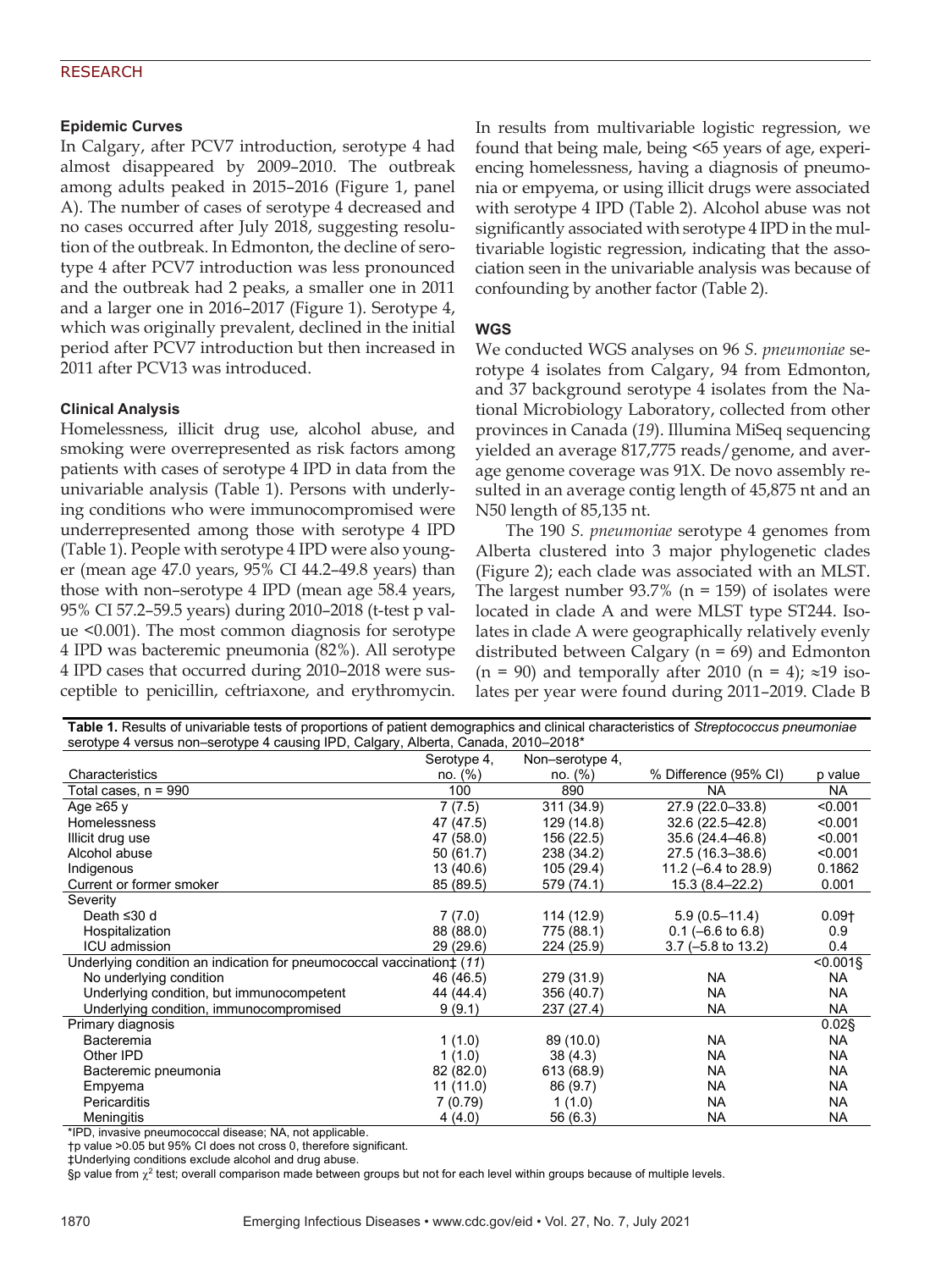| Table 2. Results of multivariable logistic regressions of clinical and demographic factors associated with Streptococcus pneumoniae |  |
|-------------------------------------------------------------------------------------------------------------------------------------|--|
| serotype 4 versus non-serotype 4 causing IPD, Calgary, Alberta, Canada, 2010-2018 (n = 967)*                                        |  |

| 3010type + versus non-serotype + causing in D, Caigary, Alberta, Canada, 2010-2010 (11 - 307) |                     |          |
|-----------------------------------------------------------------------------------------------|---------------------|----------|
| Factors associated with serotype 4+                                                           | Odds ratio (95% CI) | p value  |
| Male sex                                                                                      | $2.1(1.2 - 3.7)$    | 0.007    |
| Age $\geq 65$ y                                                                               | $0.3(0.1 - 0.7)$    | 0.003    |
| <b>Homelessness</b>                                                                           | $2.4(1.4-4.1)$      | 0.001    |
| Illicit drug use                                                                              | $2.3(1.4-3.8)$      | 0.001    |
| Alcohol abuse                                                                                 | $0.9(0.5-1.5)$      | 0.698    |
| Underlying condition an indication for pneumococcal vaccination (11)                          |                     |          |
| No underlying condition increasing risk for IPD                                               | Referent            | Referent |
| Underlying condition, but immunocompetent                                                     | $0.9(0.6-1.5)$      | 0.731    |
| Underlying condition, immunocompromised                                                       | $0.3(0.1 - 0.7)$    | 0.003    |
| Primary diagnosis                                                                             |                     |          |
| Bacteremia or other invasive condition <sup>+</sup>                                           | Referent            | Referent |
| Pneumonia or empyema                                                                          | $3.6(1.1 - 12.0)$   | 0.034    |
| Meningitis                                                                                    | $2.8(0.6 - 13.4)$   | 0.202    |
| *IPD, invasive pneumococcal disease.                                                          |                     |          |

†Smoking status included in initial model but result was not significant and a large amount of data was missing, so it was removed from final model. ‡For example, pericarditis, peritonitis, abscess, endophthalmitis.

included 2 isolates from Edmonton, collected in 2010 and 2012, and 1 from Calgary, collected in 2018, that were ST695, a triple-locus variant of ST244 and ancestor of newly emergent serotype 19A/ST695 clone (*26*). Clade C was associated with ST205 (n = 23) and ST15531 ( $n = 2$ ), a single-locus variant of ST205. Twenty-three of the 24 isolates in clade C were collected from the Calgary region. Although another ST205 isolate from Edmonton and the TIGR4 reference strain (National Center for Biotechnology Information accession no. NC\_003028.3) were proximal to clade C in the phylogenetic tree, ClusterPicker excluded them from the clade based on the clustering thresholds used. A further 2 isolates from Calgary and a third from Edmonton were distant phylogenetic outliers of ST2213, ST7776, and ST11662. Most national background isolates collected from other provinces (n = 36) clustered within the ST205 clade C lineage (n = 23), but the ST244 clade A lineage was predominantly associated with Alberta, with fewer national isolates present (n = 10) (Appendix Figure 1, https://wwwnc. cdc.gov/EID/article/27/7/20-4403-App1.pdf).

Further phylogenetic analysis of the ST244 isolates from Alberta identified 6 major clades with isolates clustered by city (Figure 3). Isolates from Edmonton mainly comprised clades A1 (19 of 21) and A2 (8 of 8), but isolates from the Calgary area comprised clades A3 (9 of 10), A4 (21 of 25), A5 (19 of 19), and A6 (5 of 5). Clade A1 emerged in Edmonton in 2011, and clade A2 followed 4 years later in 2015; in Calgary, clade A6 was first seen in 2011, followed by clades A4 in 2013, and A3 and A5 in 2014, with A5 expanding in 2015 (Appendix Figure 2).

Additional information about homelessness, death, ICU admittance, and risk factors was available for case-patients from Calgary. Clade A1 had the highest proportion of isolates associated with homelessness

(7 of 9 isolates), whereas clade A4 had the lowest (7 of 21 isolates; Figure 3). There was also a relatively high number of isolates (3 of 5) in clade A6 and from the miscellaneous nonclustered strains from Calgary (10 of 14) associated with homelessness. Although only about half of the isolates in clade A5 were associated with homelessness (10 of 19), a subgroup of 7 highly related isolates associated with homelessness were identical to each other (no SNV difference). Among the ST205 isolates, 6 of the 23 Calgary isolates were associated with homelessness. We observed no clustering of isolates associated with the other background information (death, risk factors, or ICU admittance).

#### **WGS Antimicrobial Susceptibility**

Using in silico molecular characterization we found antimicrobial resistance determinants in 7 of the 190 *S. pneumoniae* serotype 4 isolates including single ParC D83 aa substitution (n = 2), *ermB* and *tetM* determinants (n = 1), sole *folA* I100L (n = 2), *folA* I100L, a *folP* amino acid insertion, and *tetM* (n = 1), and a SAMK motif in *pbp2x* and the *folA* I100L and *folP* insert (n = 1). All virulence factors we analyzed were present



**Figure 2.** Maximum-likelihood core SNV unrooted phylogenetic tree of 190 *Streptococcus pneumoniae* serotype 4 isolates collected from patients in Alberta, Canada, 2010–2018. A total of 3,097 sites were used in the phylogeny, and 80.7% of the core genome was included. *S. pneumoniae* TIGR4 (arrow; National Center for Biotechnology Information accession number NC 003028.3) was used as a mapping reference. Cluster analysis did not group 1 ST205 isolate and TIGR4 with the other clade C strains. SNV, single nucleotide variant; ST, sequence type.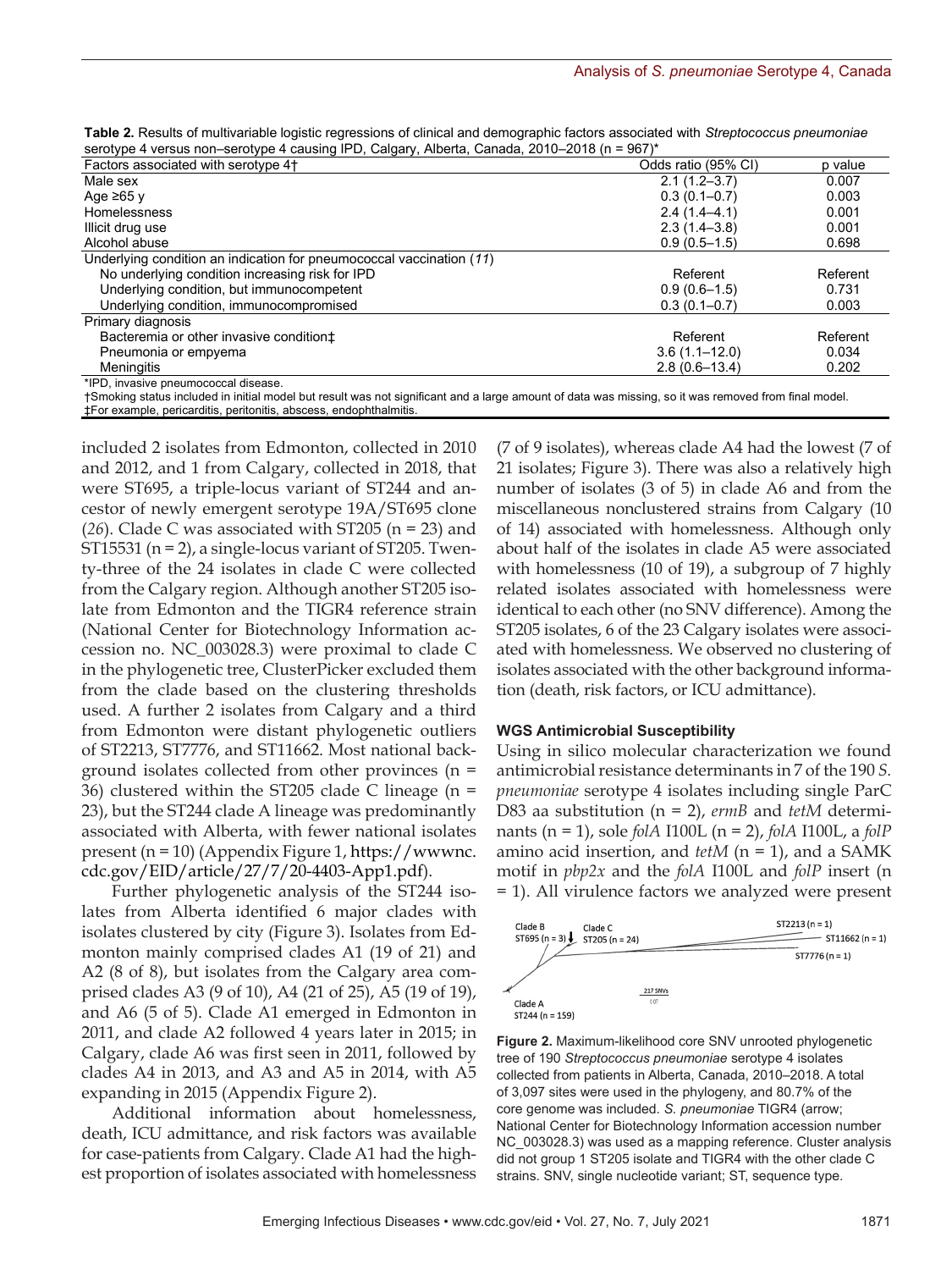**Figure 3.** Maximum-likelihood core SNV phylogenetic tree of 159 *Streptococcus pneumoniae* serotype 4 ST244 isolates collected in Alberta, Canada, 2010– 2018. A total of 615 sites were used in the phylogeny, and 97.4% of the core genome was included. An internal isolate SC19-3744-P (oldest outlier) was used as a mapping reference and root. Red nodes indicate isolates from the Calgary region, blue nodes those from Edmonton; triangles indicate association with homelessness. Scale bar indicates genetic distance. SNV, single nucleotide variant; ST, sequence type.



 $0.02$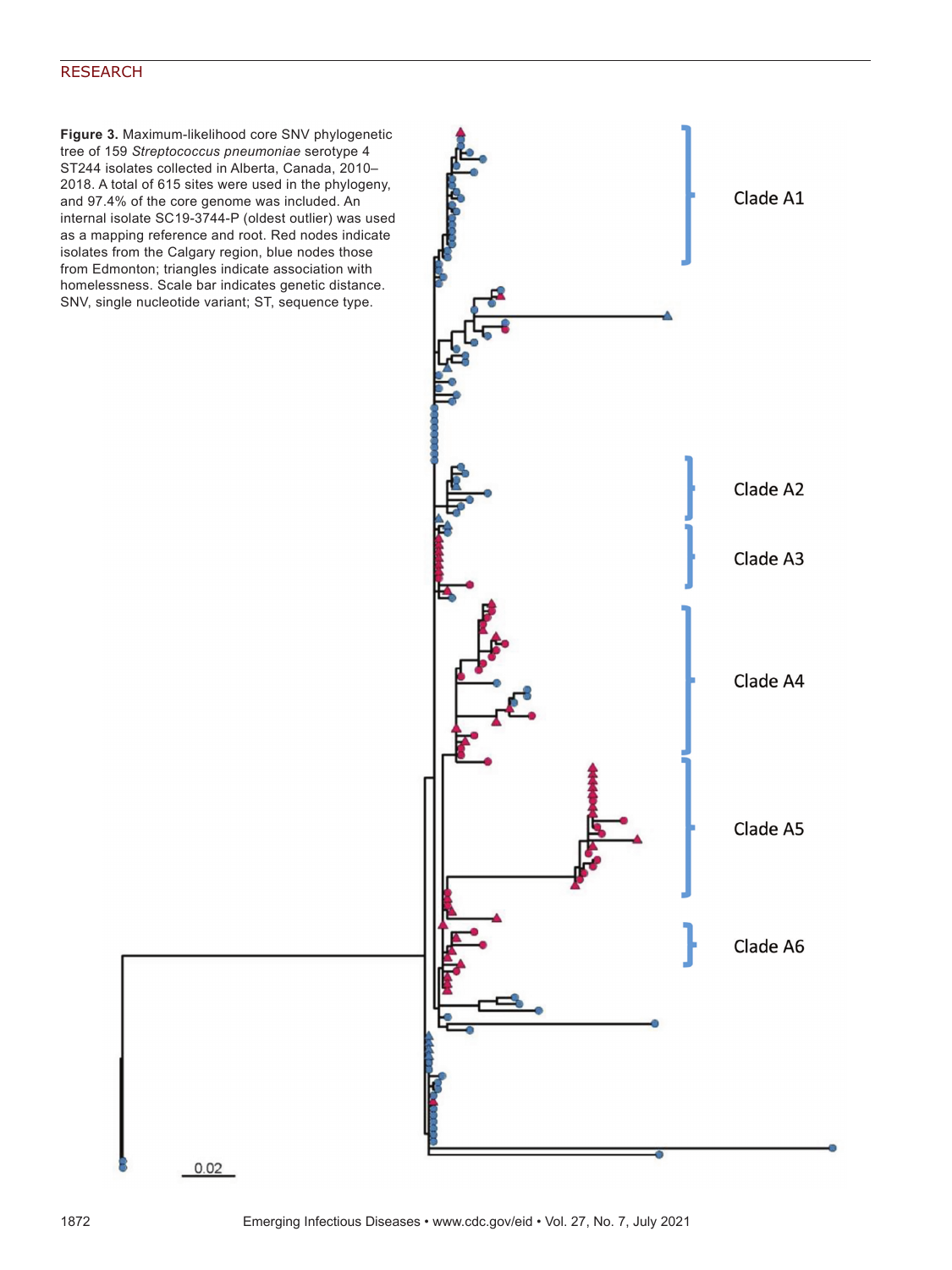in the isolates except *cbpA* and *sipA* (pilus-2), which were absent in all strains; *rrgA* (pilus-1) or *zmpC* were absent in the phylogenetic outliers  $(n = 3)$ .

### **Discussion**

Outbreaks of IPD have been described most often in vulnerable populations and groups living in crowded conditions, but only a few serotypes have been described in association with outbreaks (*27*). Outbreaks of disease can be characterized as a temporal increase of disease from epidemiologically linked cases. The temporal relation can vary depending on the causative organism. Pneumococcal outbreaks may occur over a period of several years. In this study, phylogenetic analyses were used to support epidemiologic information linking a susceptible population with a particular serotype.

In Calgary we have observed 2 large outbreaks of IPD that particularly affected homeless persons. The one during 2005–2007 was largely caused by serotype 5, although an increase in serotype 8 was also observed (*8*). In the more recent outbreak during 2010–2018, the incidence of serotype 4 increased. Phylogenetic analysis indicated relatively high genetic variability among the serotype 4 isolates collected over this period. Previously, we conducted WGS on a small sample of serotype 5 cases associated with the 2005–2007 outbreak; results indicated that all isolates were from the same genetic clone (*8*). In our analysis of the predominant serotype 4 ST244 clone in Alberta, we observed higher diversity with some clustering regionally in Calgary and Edmonton, as well as some temporal clustering and clustering in homeless persons during 2014–2016. There were also some genetically diverse isolates of *S. pneumoniae* serotype 4 broadly disseminated throughout the community, including among persons who were not homeless. No clustering was observed by age group, gender, site of bacterial isolation, or disease severity, which may indicate that the rise in disease was not because of the emergence of a single, more transmissible clone of serotype 4. Because of the longer temporal period over which pneumococcal outbreaks occur, some degree of genetic drift is expected, with strains being disseminated among the susceptible population and sublineages emerging more acutely in pockets that facilitate transmission, forming diversified subclades within the overall outbreak. The relative diversity among subclades can be thought of as smaller outbreaks of more clonal strains within the overarching dissemination of the original strain.

From a genetic perspective, the phylogeny representing the nationwide breadth of serotype 4 strains had a maximum 1,472 SNVs and an average 192 SNVs between strains (Appendix Figure 1), in contrast with the larger overall outbreak lineage (clade A) with a maximum 148 SNVs and average 22 SNVs. Further clonality can be seen among the subclades with each having ≈5 SNVs difference within and ≈10 SNVs between subclades (Appendix Table). A recent report of an outbreak of serotype 5 IPD in British Columbia, Canada stated that its strains differed by only  $\approx 10$ SNVs over a 3.5-year period (*28*).

The rise of serotype 4 IPD cases occurred during a period of widespread PCV13 use in children, raising questions about the reservoirs of this strain. Before that period, during the period of PCV7 use in children, serotype 4 was largely controlled at all ages, reflecting direct immunity in vaccine recipients and indirect immunity in unvaccinated adults. The reemergence of serotype 4 cases, primarily among adults, suggests reduced herd immunity. When Alberta switched from PCV7 to PCV13 in 2010, there was also a switch from a 4-dose schedule of PCV7 to a 3-dose PCV13 schedule for children. This change raises a question about whether the reduced-dose schedule in children, although still providing direct protection, might be less effective in reducing nasopharyngeal carriage, leading to asymptomatic transmission and reduced herd immunity. A study of pneumococcal carriage among children in Calgary has previously shown the near elimination of serotype 4 carriage after the introduction of PCV7, supporting this possible explanation (*29*). More recent studies in children in 2016 and 2018, well after the introduction of PCV13, found that serotype 4 IPD was not identified in any sample tested by conventional culture but was identified in 3.5% of children by using PCR (*7*). It is also possible that PCV13 may not reduce nasopharyngeal carriage and asymptomatic carriage of all vaccine serotypes as effectively as PCV7 did, regardless of the change in number of doses. In support of this possibility, PCV13 has known limited effectiveness to reduce serotype 3 IPD and possibly nasopharyngeal carriage, as described in a 2019 review (*30*).

Serotype 4 IPD was associated with being male or a current user of illicit drugs or experiencing homelessness. Serotype 4 IPD case-patients had lower odds of having an immunocompromising illness, which may be partially associated with being younger, although the association remained when we adjusted for age. We previously reported that IPD is significantly overrepresented in homeless persons compared with the general population, regardless of season (*9*). Although the 23-valent pneumococcal polysaccharide vaccine is recommended for homeless persons in Canada, among those for whom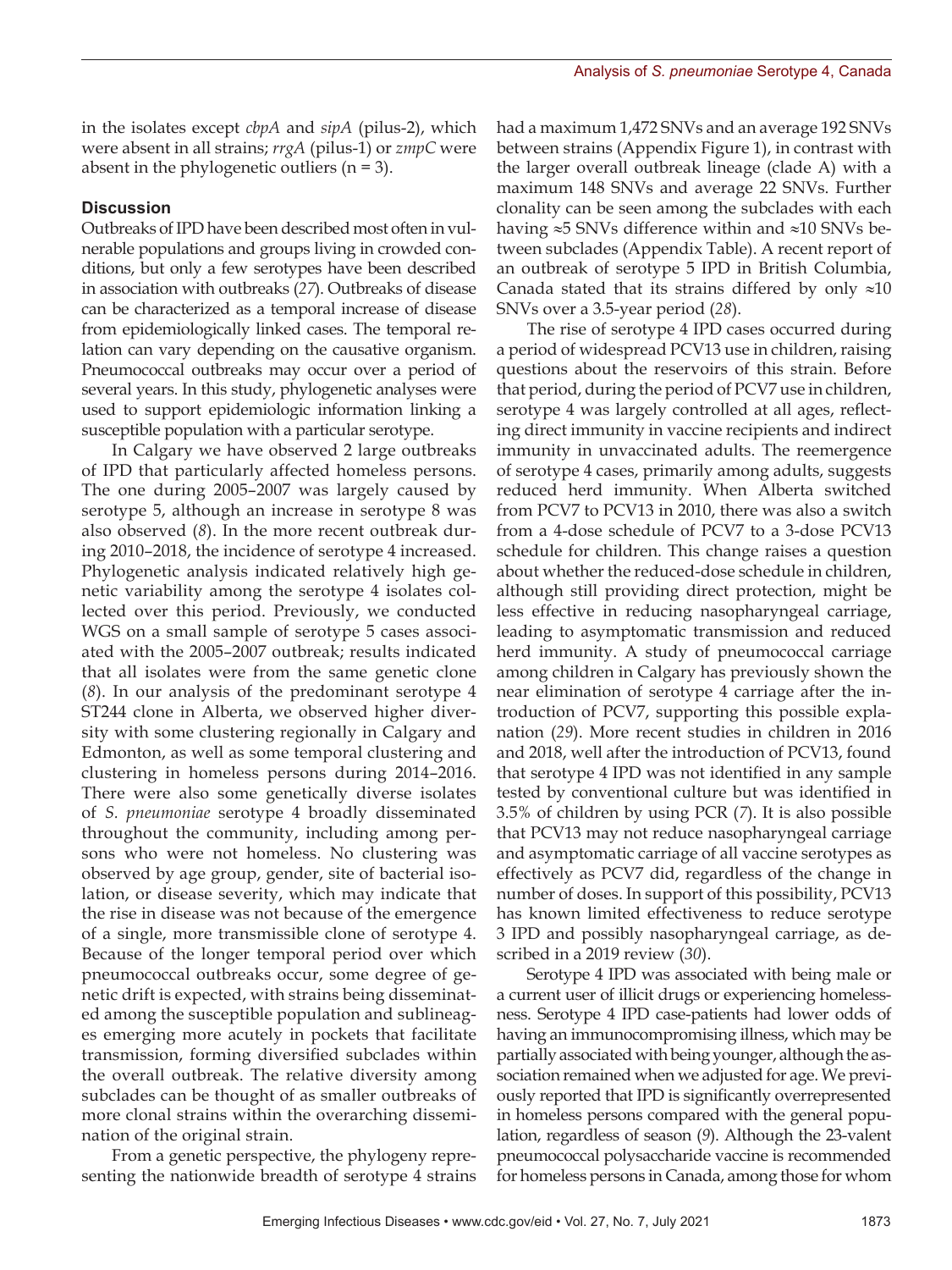we were able to obtain records, vaccination rates were very low (*9*,*11*).

The main limitation of this study is that we had complete clinical data only from Calgary. In addition, the total population of the surveillance area was 3,041,765 and for a relatively rare disease like IPD, local random variation in prevalent serotypes may limit the generalizability of our results.

Similar to serotype 5 during the 2005–2007 outbreak, serotype 4 also migrated across a large geographic area in western Canada and was seen in Victoria, British Columbia (*31*,*32*). Pneumococcal outbreaks have been reported in overcrowded jails, homeless shelters, and care homes (*8*,*31*,*33–36*). One study found recurrent infections were 5-fold higher among persons who were homeless than those who were not (*37*). Another study found most outbreaks of pneumococcal disease occurred in crowded settings (*38*). It is clear that homelessness and drug use are risk factors for illness and should be considered indicators for vaccination. Although we acknowledge the challenge of delivering vaccines to homeless persons, on the basis of these results, we recommended a public health initiative, currently under consideration by public health officials in Alberta, to target the homeless population of Calgary for publicly funded vaccination with both PCV13 and 23-valent pneumococcal polysaccharide vaccine.

#### **Acknowledgments**

We acknowledge the research staff and students at National Microbiology Lab, Winnipeg. We also acknowledge the contributions in data collection and consolidation by the ACHIEVE research team (Shannon Pyra, Joslyn Gray, Nicole MacMillan, Ashley Choo, and Megan Neal) and the Provincial Public Health Laboratory of Alberta Health Services.

# **About the Author**

Dr. Kellner is a pediatrician, subspecialist in pediatric infectious diseases, and clinical epidemiologist. He is professor and former chair of the Department of Pediatrics at the University of Calgary and the Calgary zone of Alberta Health Services. His research interests are in the field of vaccine preventable infections; his main interest is *Streptococcus pneumoniae*.

#### **References**

 1. Pilishvili T, Lexau C, Farley MM, Hadler J, Harrison LH, Bennett NM, et al.; Active Bacterial Core Surveillance/ Emerging Infections Program Network. Sustained reductions in invasive pneumococcal disease in the era of conjugate vaccine. J Infect Dis. 2010;201:32–41. https://doi.org/10.1086/648593

- 2. Kaplan SL, Barson WJ, Lin PL, Romero JR, Bradley JS, Tan TQ, et al. Early trends for invasive pneumococcal infections in children after the introduction of the 13-valent pneumococcal conjugate vaccine. Pediatr Infect Dis J. 2013;32:203–7. https://doi.org/10.1097/ INF.0b013e318275614b
- 3. Leal J, Vanderkooi OG, Church DL, Macdonald J, Tyrrell GJ, Kellner JD. Eradication of invasive pneumococcal disease due to the seven-valent pneumococcal conjugate vaccine serotypes in Calgary, Alberta. Pediatr Infect Dis J. 2012;31:e169–75. https://doi.org/10.1097/INF.0b013e3182624a40
- 4. Kellner JD, Vanderkooi OG, MacDonald J, Church DL, Tyrrell GJ, Scheifele DW. Changing epidemiology of invasive pneumococcal disease in Canada, 1998–2007: update from the Calgary-area *Streptococcus pneumoniae* research (CASPER) study. Clin Infect Dis. 2009;49:205–12. https://doi.org/10.1086/599827
- 5. Demczuk W, Griffith A, Singh R, Montes K, Sawatzky P, Martin I, et al. National laboratory surveillance of invasive streptococcal disease in Canada—annual summary 2017. Winnipeg, Manitoba (Canada): Public Health Agency of Canada; 2017.
- 6. Ricketson LJ, Kellner JD. Invasive pneumococcal disease (IPD) trends 1998 to mid-2019 in Calgary, Canada: an interrupted time series analysis: a CASPER study. International Symposium on Pneumococci and Pneumococcal Disease; 2022 Jun 19–23; Toronto, Ontario, Canada. Abstract 104 [cited 2020 Oct 19]. https://cslide. ctimeetingtech.com/isppd20/attendee/confcal/persons/120
- 7. Martin I, Lidder R, Ricketson LJ, Demczuk WH, LeBlanc JJ, Sadarangani M, et al. Molecular identification and serotyping of pneumococcal nasopharyngeal carriage vs culture and quellung serotyping in healthy children: a Calgary *S. pneumoniae* Epidemiology Research (CASPER) study. International Symposium on Pneumococci and Pneumococcal Disease; 2022 Jun 19–23; Toronto, Ontario, Canada. Abstract 348 [cited 2020 Oct 19] https://cslide. ctimeetingtech.com/isppd20/attendee/person/663
- 8. Vanderkooi OG, Church DL, MacDonald J, Zucol F, Kellner JD. Community-based outbreaks in vulnerable populations of invasive infections caused by *Streptococcus pneumoniae* serotypes 5 and 8 in Calgary, Canada. PLoS One. 2011;6:e28547. https://doi.org/10.1371/journal. pone.0028547
- 9. Lemay J-A, Ricketson LJ, Zwicker L, Kellner JD. Homelessness in adults with invasive pneumococcal disease (IPD) in Calgary, Canada. Open Forum Infect Dis. 2019;6:ofz362. https://doi.org/10.1093/ofid/ofz362
- 10. Austrian R. The quellung reaction, a neglected microbiologic technique. Mt Sinai J Med. 1976;43:699–709.
- 11. Public Health Agency of Canada. Pneumococcal vaccine: Canadian immunization guide [cited 2020 Dec 23]. https://www.canada.ca/en/public-health/services/ publications/healthy-living/canadian-immunization-guidepart-4-active-vaccines/page-16-pneumococcal-vaccine. html#a3
- 12. Facklam R, Washington JA. *Streptococcus* and related catalase-negative Gram-positive cocci. In: Balows A, Hausler WJ, Hermann KL, Isenberg HD, Shadom HJ, editors. Manual of clinical microbiology. Washington: American Society for Microbiology; 1991. p. 238–57.
- 13. Spellerberg B, Brandt C. *Streptococcus*. In: Jorgensen JH, Carroll KC, Funke G, et al., editors. Manual of clinical microbiology, 11th ed. Washington: American Society for Microbiology; 2015. p. 383–402.